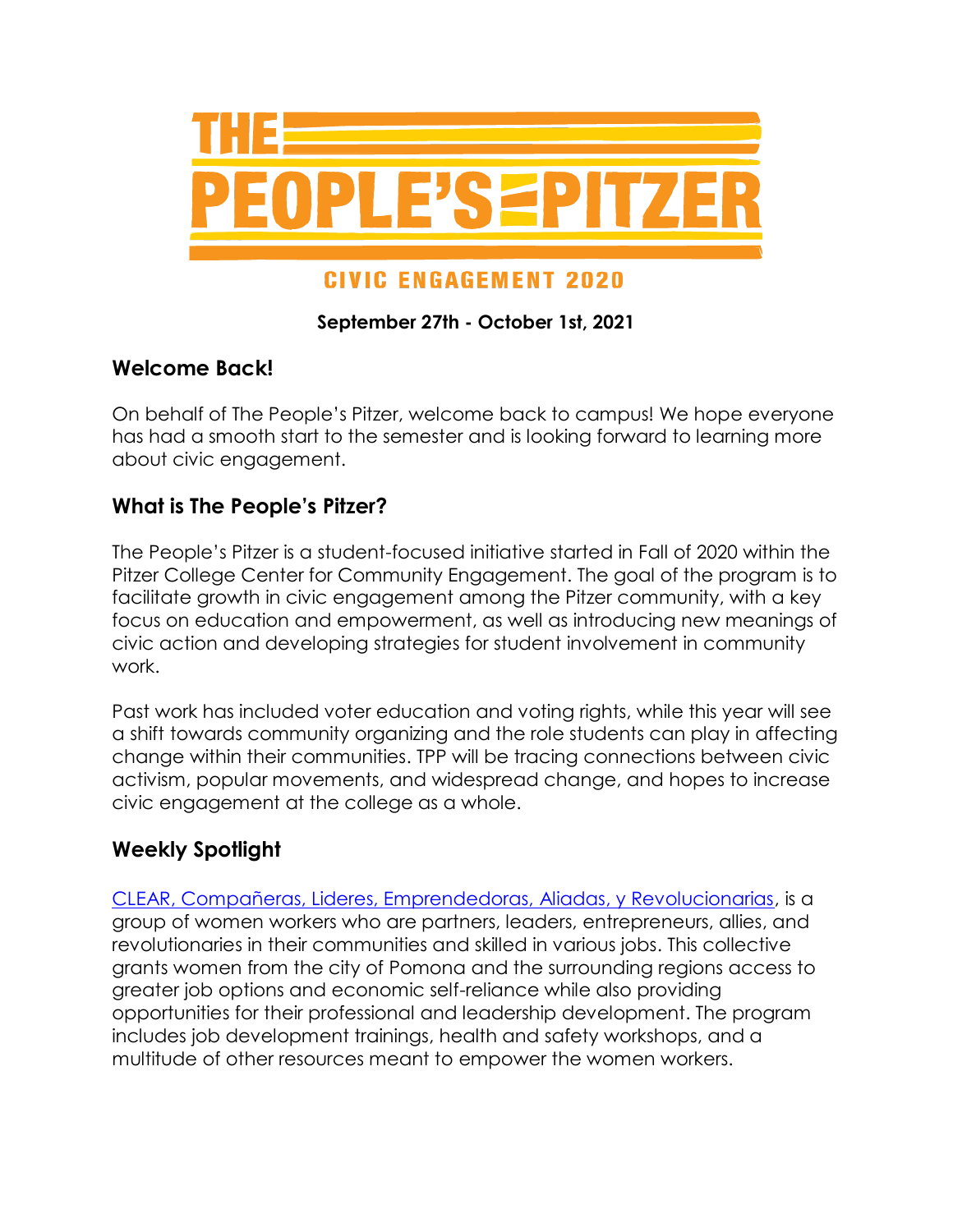The program is run out of the [Pomona Economic](https://pomonadaylabor.org/)  [Opportunity Center.](https://pomonadaylabor.org/) The PEOC was founded by former Pitzer Professor Jose Calderon, and is a non-profit day labor organization whose mission is to provide an opportunity for day laborers to find safe work at a fair wage, to obtain new trades and skills that improve their employability and quality of life, and to improve overall conditions for all immigrant workers.



This fall, CLEAR and the PEOC is supporting [California Senate Bill No. 321,](https://leginfo.legislature.ca.gov/faces/billNavClient.xhtml?bill_id=202120220SB321) which would

convene an advisory committee to protect the health and safety of household domestic service employees, and develop industry-specific occupational health and safety guidance.

To learn more, check out the PEOC on Facebook [@1PEOC,](https://www.facebook.com/1PEOC) Instagram [@peoc\\_pomona,](https://www.instagram.com/peoc_pomona/) and Twitter [@peoc\\_pomona.](https://twitter.com/peoc_pomona)

## **Volunteers Needed**

This fall, TPP and the Pomona Economic Opportunity Center are looking for a Spanish-speaking volunteer to assist with making flyers, PEOC social media, and supporting SB321.

Interested? Contact Ari Wood at ari wood@pitzer.edu.

# **Save the Date**

### **October 5 @ 6:00 pm - 7:00 pm | [Pitzer Industry Series: Government/Public Policy](https://www.pitzer.edu/event/pitzer-industry-series-government-public-policy/)** | Virtual Event

Meet with alumni who are currently working in the Government/Public Policy industries. This program is part of a series that provides us with a regular platform for Pitzer alumni and families as well as employers to discuss careers in a variety of fields. In typical Pitzer fashion, we have specifically designed these series events to be small, approximately 10-15 students, to allow for meaningful conversations.

Confirmed panelists are alumni who work at the following organizations: Citizens for Responsibility and Ethics in Washington, a Legislative Representative from the League of California Cities; and a Legislative Correspondent for U.S. Senator Martin Heinrich (D-NM).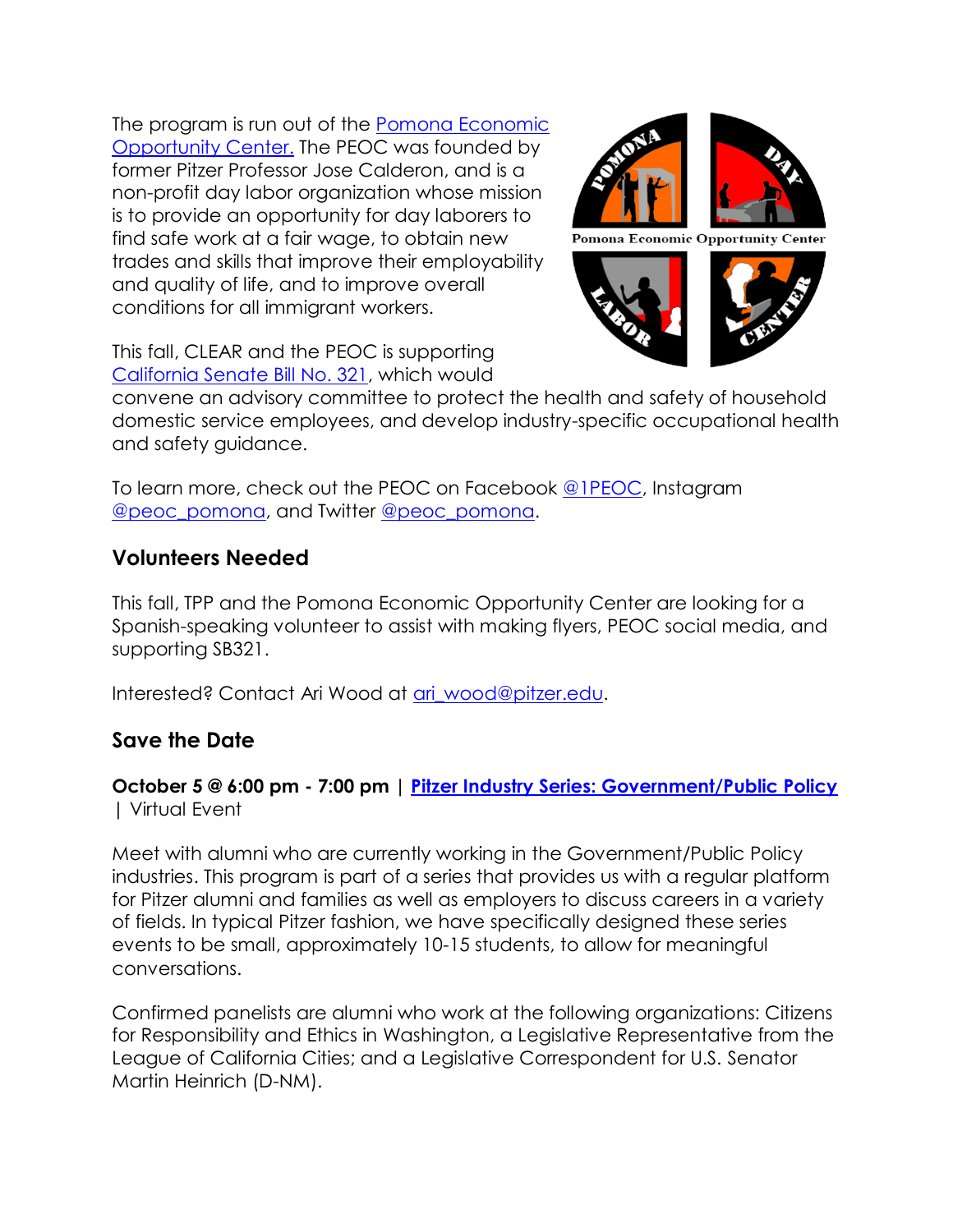### **October 13 @ 6:15 pm - 7:30 pm | [College for All Organizing: Connecting the](https://drive.google.com/file/d/1A0I0VIOfjp-YbkdQxAdr05-Ed3vWnnz5/view)  [Local to Statewide Coalition-Building for Educational Change](https://drive.google.com/file/d/1A0I0VIOfjp-YbkdQxAdr05-Ed3vWnnz5/view)** | Virtual Event - [Register here](https://pitzer.zoom.us/meeting/register/tZMkfumrrTsiHtUh88HfIDpt9v-Qlo56Fenk)



The Latino and Latina Roundtable College for All Coalition Committee works to generate educational policies that foster leadership development, civic engagement, and a democratic culture for community empowerment and improvement. As part of its goals, the committee is building a core group of LRT parents, students, and members as part of the College for All Coalition to support key educational bills, develop college readiness programs in schools, create a pipeline between area colleges and schools, and advance access and retention in higher education. This event is co-sponsored by The People's Pitzer and the Latino Roundtable of the San Gabriel and Pomona Valley.

*Plenary Speakers*: Jose Calderon, Pitzer Emeritus Professor; Melanie Andreo, Pitzer Senior Latin@ Studies & Sociology; Cesar Casarrubias,

PUSD Director of Pupil Resources; Maria Garcia, PUSD Senior Technical Assistant for and Community Services & Parent Involvement; Fabian Pavon, Pomona Education Coalition; and Oscar Segovia, Chaffey High School Social Science Teacher.

### **October 28 - 5:30 pm: National Lawyers Guild Know Your Rights** | Virtual Event

### Connect with Us

Want to hear more from The People's Pitzer? Join our email list [here.](https://docs.google.com/forms/d/e/1FAIpQLSfSZ7sYO1AnL1Bf0fNdz445qcZZi-1mGExXkOz2TN7KLCDaJQ/viewform?usp=pp_url) Want to get involved in the Community Engagement Center in other ways? Fill out our volunteer interest form [here.](https://www.pitzer.edu/cec/community-engagement-center/volunteer-opportunities/)